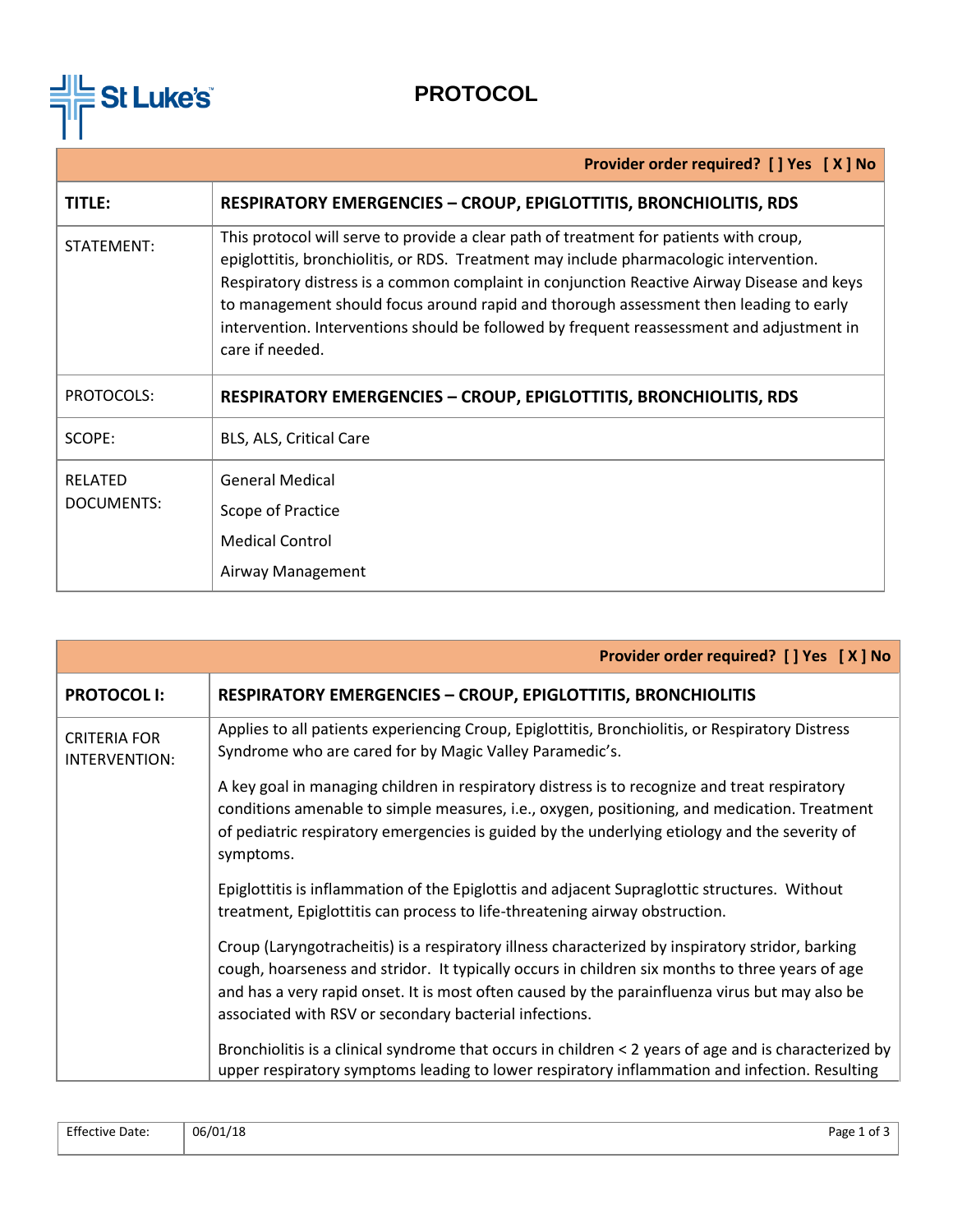

## **PROTOCOL**

in an increased respiratory effort, wheezing and or crackles. Typical pathogens that cause Bronchiolitis include Respiratory Syncytial Virus, Rhinovirus and Parainfluenza Virus.

### **CLINICAL TREATMENT GUIDELINES:**

- I. Position child to maintain airway patency
	- a. Elevate head of bed or position of comfort
	- b. Suction secretions as needed
- II. Consider supplemental oxygen
	- a. maintain Sp02 >94%, unless regarding neonatal populations
- III. Avoid additional stressors
- IV. Complete rapid assessment to determine severity and possible cause of distress
- V. Maintain normothermia
- VI. Ensure adequate hydration
- VII. Frequent reassessments
- VIII. Antipyretics for fever per physician order
- IX. Antibiotics, per physician order

### **UPPER AIRWAY**

- I. Croup
	- a. Utilize blowby oxygen
	- b. Limit stimulation
	- c. If indicated advance to **Airway Management Protocol**
- II. Interfacility:
	- a. Utilize humidified oxygen when indicated
	- b. Consider Nebulized [Racemic Epinephrine](https://docs.wixstatic.com/ugd/44292f_01597be5235441bc84d49f7921dfe7fe.pdf)
	- c. Administe[r Dexamethasone](https://docs.wixstatic.com/ugd/44292f_d60331e002f74b479979a5b743e8604d.pdf) per physician order or consider [Methylprednisolone](https://docs.wixstatic.com/ugd/44292f_f72288fb091f4a42a2099fff8e72a9ca.pdf)
	- d. Consider [Budesonide](https://www.acidremap.com/getSecurePDF.php?id=468&uid=223) for symptoms unrelieved by Racemic Epinephrine
	- e. If indicated advance to Airway Management Protocol
		- i. consider downsizing ETT to 0.5-1 size smaller than indicated
- III. Epiglottitis
	- a. Minimize placing anything into patient's mouth
	- b. Keep patient calm and upright
	- c. Avoid intubation unless respiratory failure; if possible have anesthesia personnel present consider pediatric tube introducer (bougie) and smaller ETT

#### **LOWER AIRWAY**

- I. Bronchiolitis
	- a. Suction nares and pharynx as needed
	- b. NPO
	- c. Consider Blow-by oxygen
	- d. If indicated advance to [Airway Management Protocol](https://docs.wixstatic.com/ugd/44292f_61bc655e742f495f879fa0fd61afad06.pdf)
		- i. Consider NIPPV before intubation

#### **SPECIAL CONSIDERATIONS**:

| <b>Effective Date:</b> | 06/01/18 | Page 2<br>2 of 3 |
|------------------------|----------|------------------|
|                        |          |                  |